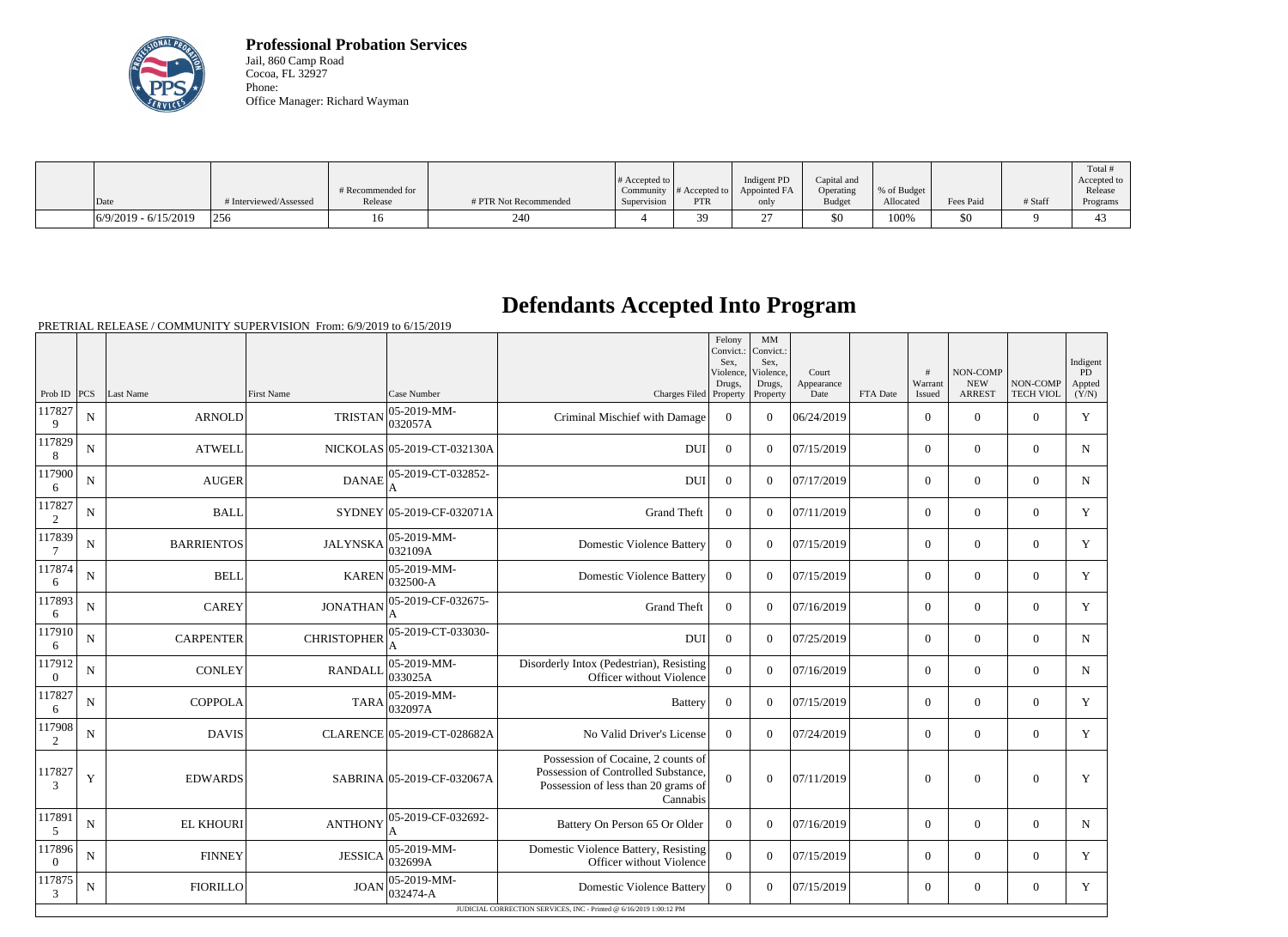## **Defendants Accepted Into Program**

PRETRIAL RELEASE / COMMUNITY SUPERVISION From: 6/9/2019 to 6/15/2019

|                          |             |                    |                   |                              |                                                                                                                                    | Felony<br>Convict.:<br>Sex.<br>Violence, | MM<br>Convict.:<br>Sex,<br>Violence, | Court              |          |                   | <b>NON-COMP</b>             |                              | Indigent<br>PD  |
|--------------------------|-------------|--------------------|-------------------|------------------------------|------------------------------------------------------------------------------------------------------------------------------------|------------------------------------------|--------------------------------------|--------------------|----------|-------------------|-----------------------------|------------------------------|-----------------|
| Prob ID $ PCS $          |             | Last Name          | <b>First Name</b> | Case Number                  | Charges Filed Property                                                                                                             | Drugs,                                   | Drugs,<br>Property                   | Appearance<br>Date | FTA Date | Warrant<br>Issued | <b>NEW</b><br><b>ARREST</b> | NON-COMP<br><b>TECH VIOL</b> | Appted<br>(Y/N) |
| 117855<br>9              | ${\bf N}$   | <b>FUCHS-CALIL</b> | <b>ANA</b>        | 05-2019-MM-<br>032276A       | Disorderly Intoxication, Resisting Officer<br>without Violence                                                                     | $\boldsymbol{0}$                         | $\overline{0}$                       | 07/15/2019         |          | $\overline{0}$    | $\overline{0}$              | $\overline{0}$               | $\mathbf Y$     |
| 117828                   | $\mathbf N$ | <b>GREEN</b>       |                   | KAITLYN 05-2019-CT-032092A   | <b>DUI</b>                                                                                                                         | $\overline{0}$                           | $\overline{0}$                       | 06/25/2019         |          | $\overline{0}$    | $\theta$                    | $\overline{0}$               | N               |
| 117828<br>2              | ${\bf N}$   | <b>HOWELL</b>      |                   | JAY 05-2019-CT-032093A       | <b>DUI</b>                                                                                                                         | $\overline{0}$                           | $\theta$                             | 06/25/2019         |          | $\overline{0}$    | $\overline{0}$              | $\overline{0}$               | $\mathbf Y$     |
| 117839<br>8              | ${\bf N}$   | <b>KALIMINOS</b>   | <b>MELANIE</b>    | 05-2019-MM-<br>032127A       | <b>Domestic Violence Battery</b>                                                                                                   | $\Omega$                                 | $\boldsymbol{0}$                     | 07/15/2019         |          | $\overline{0}$    | $\overline{0}$              | $\overline{0}$               | Y               |
| 117878<br>7              | ${\bf N}$   | <b>KNOWLES</b>     | WILLIAM           | 05-2019-CT-032715-           | <b>DUI</b>                                                                                                                         | $\overline{0}$                           | $\theta$                             | 07/15/2019         |          | $\overline{0}$    | $\overline{0}$              | $\overline{0}$               | ${\bf N}$       |
| 117849<br>2              | $\mathbf N$ | <b>MARTIN</b>      | <b>DESTINY</b>    | 05-2019-CT-032291-           | <b>DUI</b>                                                                                                                         | $\boldsymbol{0}$                         | $\boldsymbol{0}$                     | 07/15/2019         |          | $\overline{0}$    | $\overline{0}$              | $\overline{0}$               | N               |
| 117908<br>4              | ${\bf N}$   | <b>MARTINEZ</b>    | <b>MASON</b>      | 05-2019-MM-<br>032865A       | <b>Domestic Violence Battery</b>                                                                                                   | $\overline{0}$                           | $\theta$                             | 07/31/2019         |          | $\overline{0}$    | $\overline{0}$              | $\overline{0}$               | $\mathbf Y$     |
| 117848                   | $\mathbf N$ | <b>MAY</b>         | <b>MADISYN</b>    | 05-2019-MM-<br>032286A       | Resisting Officer without Violence                                                                                                 | $\overline{0}$                           | $\overline{0}$                       | 07/15/2019         |          | $\overline{0}$    | $\overline{0}$              | $\overline{0}$               | $\mathbf N$     |
| 117912<br>9              | ${\bf N}$   | <b>MCCONNELL</b>   | <b>MICHAEL</b>    | 05-2019-CT-033019-           | <b>DUI</b>                                                                                                                         | $\overline{0}$                           | $\theta$                             | 07/01/2019         |          | $\overline{0}$    | $\overline{0}$              | $\overline{0}$               | ${\bf N}$       |
| 117896<br>2              | $\mathbf N$ | <b>MEJIA</b>       |                   | KATHERINE 05-2019-CF-032690A | Possession of Cannabis More than 20<br>Grams, Resisting Officer without Violence                                                   | $\overline{0}$                           | $\theta$                             | 07/16/2019         |          | $\overline{0}$    | $\overline{0}$              | $\overline{0}$               | Y               |
| 117857                   | ${\bf N}$   | <b>MEYERS</b>      |                   | THOMAS 05-2019-CF-018419A    | Resisting Arrest With Violence, 2 counts of<br>Battery on Law Officer or Firefighter,<br>Loitering and Prowling                    | $\theta$                                 | $\Omega$                             | 07/11/2019         |          | $\theta$          | $\overline{0}$              | $\overline{0}$               | Y               |
| 117875<br>6              | $\mathbf N$ | <b>OLAUGHLIN</b>   |                   | JAMIE 05-2019-CF-032487A     | DUI 4TH OFFENSE, Refuse Breath Urine<br>Blood DUI Test After Prev Susp, Driving<br>While License Susp/Cancel/Rev -1st<br>Offense   | $\overline{0}$                           | $\Omega$                             | 07/16/2019         |          | $\theta$          | $\theta$                    | $\Omega$                     | Y               |
| 117860<br>9              | $\mathbf N$ | <b>OLEANDER</b>    | <b>JADE</b>       | 05-2019-CT-032516-           | <b>DUI</b>                                                                                                                         | $\overline{0}$                           | $\Omega$                             | 07/15/2019         |          | $\theta$          | $\overline{0}$              | $\overline{0}$               | $\mathbf N$     |
| 117896<br>$\overline{4}$ | Y           | <b>PACELLI</b>     | <b>NICOLE</b>     | 05-2019-CF-032714-           | Battery On Person 65 Or Older                                                                                                      | $\mathbf{0}$                             | $\boldsymbol{0}$                     | 07/16/2019         |          | $\boldsymbol{0}$  | $\overline{0}$              | $\mathbf{0}$                 | Y               |
| 117840<br>7              | ${\bf N}$   | <b>PORTEE</b>      | <b>CLARENCE</b>   | 05-2019-MM-<br>032115A       | <b>Domestic Violence Battery</b>                                                                                                   | $\overline{0}$                           | $\overline{0}$                       | 07/15/2019         |          | $\overline{0}$    | $\overline{0}$              | $\overline{0}$               | $\mathbf N$     |
| 117828<br>3              | $\mathbf N$ | <b>POWELL</b>      | <b>ALYSSA</b>     | 05-2019-MM-<br>032088A       | Domestic Violence Battery, Resisting<br>Officer without Violence                                                                   | $\theta$                                 | $\boldsymbol{0}$                     | 06/24/2019         |          | $\overline{0}$    | $\overline{0}$              | $\overline{0}$               | Y               |
| 117907<br>2              | ${\bf N}$   | ROPP               | <b>DAVID</b>      | 05-2019-MM-<br>032857A       | <b>Domestic Violence Battery</b>                                                                                                   | $\overline{0}$                           | $\boldsymbol{0}$                     | 07/15/2019         |          | $\overline{0}$    | $\overline{0}$              | $\boldsymbol{0}$             | Y               |
| 117827<br>8              | $\mathbf Y$ | <b>RYAN</b>        |                   | APRIL 05-2019-CF-032059A     | Possession of Methamphetamine, 3 counts<br>of Possession of Drug Paraphernalia,<br>Possession of less than 20 grams of<br>Cannabis | $\overline{0}$                           | $\boldsymbol{0}$                     | 07/11/2019         |          | $\overline{0}$    | $\mathbf{0}$                | $\overline{0}$               | Y               |
| 117904<br>5              | $\mathbf Y$ | <b>SCALERCIO</b>   |                   | JOHN 05-2019-CF-030126A      | False Verification Ownership to<br>Pawnbroker, Traffic Stolen Property                                                             | $\boldsymbol{0}$                         | $\overline{0}$                       | 07/14/2019         |          | $\overline{0}$    | $\overline{0}$              | $\overline{0}$               | Y               |
| 117828<br>$\overline{0}$ | ${\bf N}$   | <b>SCHWENN</b>     | <b>RHONDA</b>     | 05-2019-MM-<br>032079A       | <b>Domestic Violence Battery</b>                                                                                                   | $\overline{0}$                           | $\overline{0}$                       | 07/03/2019         |          | $\overline{0}$    | $\overline{0}$              | $\overline{0}$               | Y               |
| 117896<br>6              | ${\bf N}$   | <b>SHAW</b>        | <b>ALEXIS</b>     | 05-2019-MM-<br>032707-A      | <b>Domestic Violence Battery</b>                                                                                                   | $\overline{0}$                           | $\boldsymbol{0}$                     | 07/15/2019         |          | $\boldsymbol{0}$  | $\boldsymbol{0}$            | $\overline{0}$               | Y               |
|                          |             |                    |                   |                              | JUDICIAL CORRECTION SERVICES, INC - Printed @ 6/16/2019 1:00:12 PM                                                                 |                                          |                                      |                    |          |                   |                             |                              |                 |